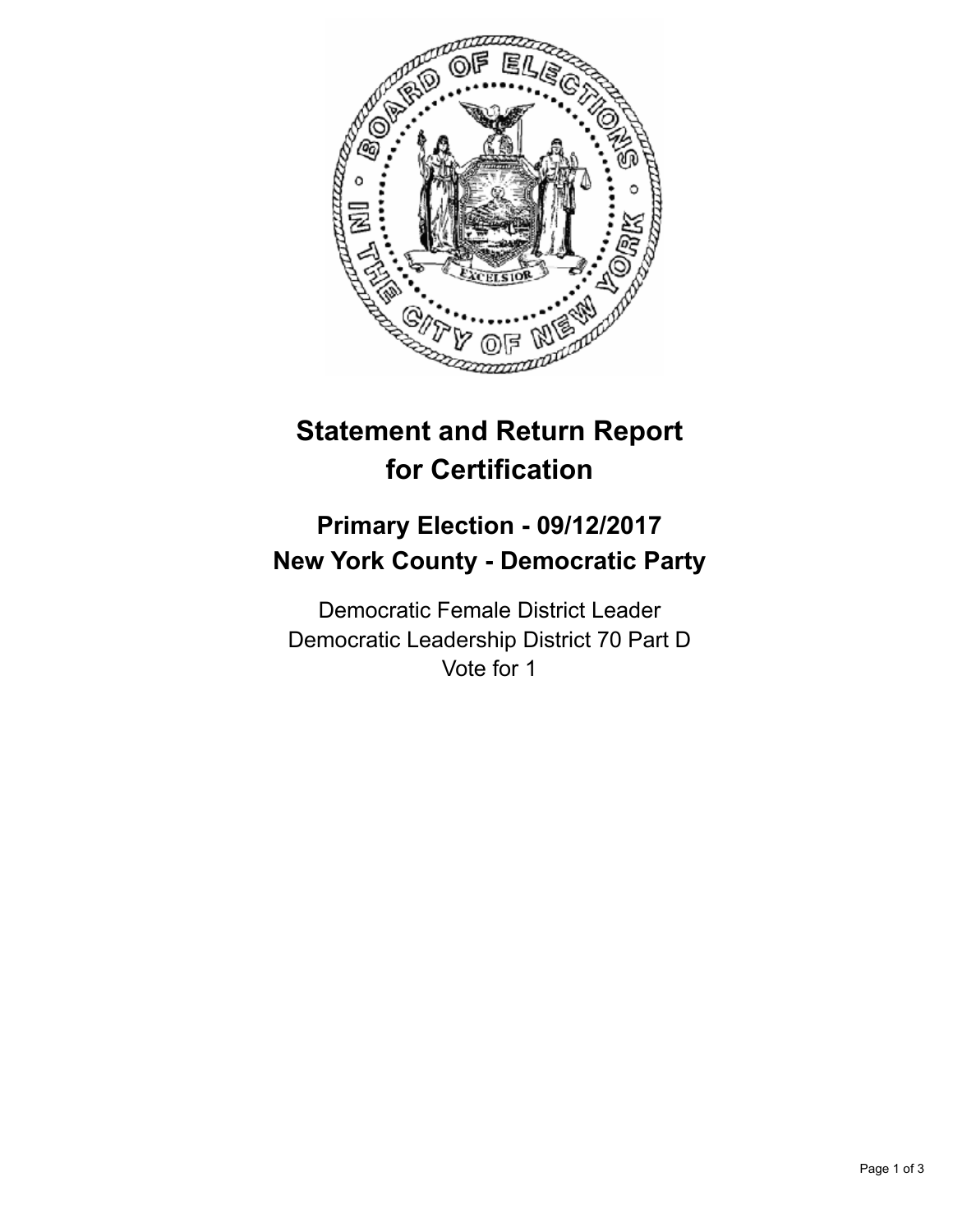

## **Assembly District 70**

| 2,111          |
|----------------|
| 0              |
| 67             |
| 25             |
| 2,203          |
| 0              |
| 2,203          |
| 495            |
| 663            |
| 643            |
| 1              |
| 1              |
| 1              |
| 1              |
| $\overline{2}$ |
| 1              |
| 1,808          |
| 395            |
|                |